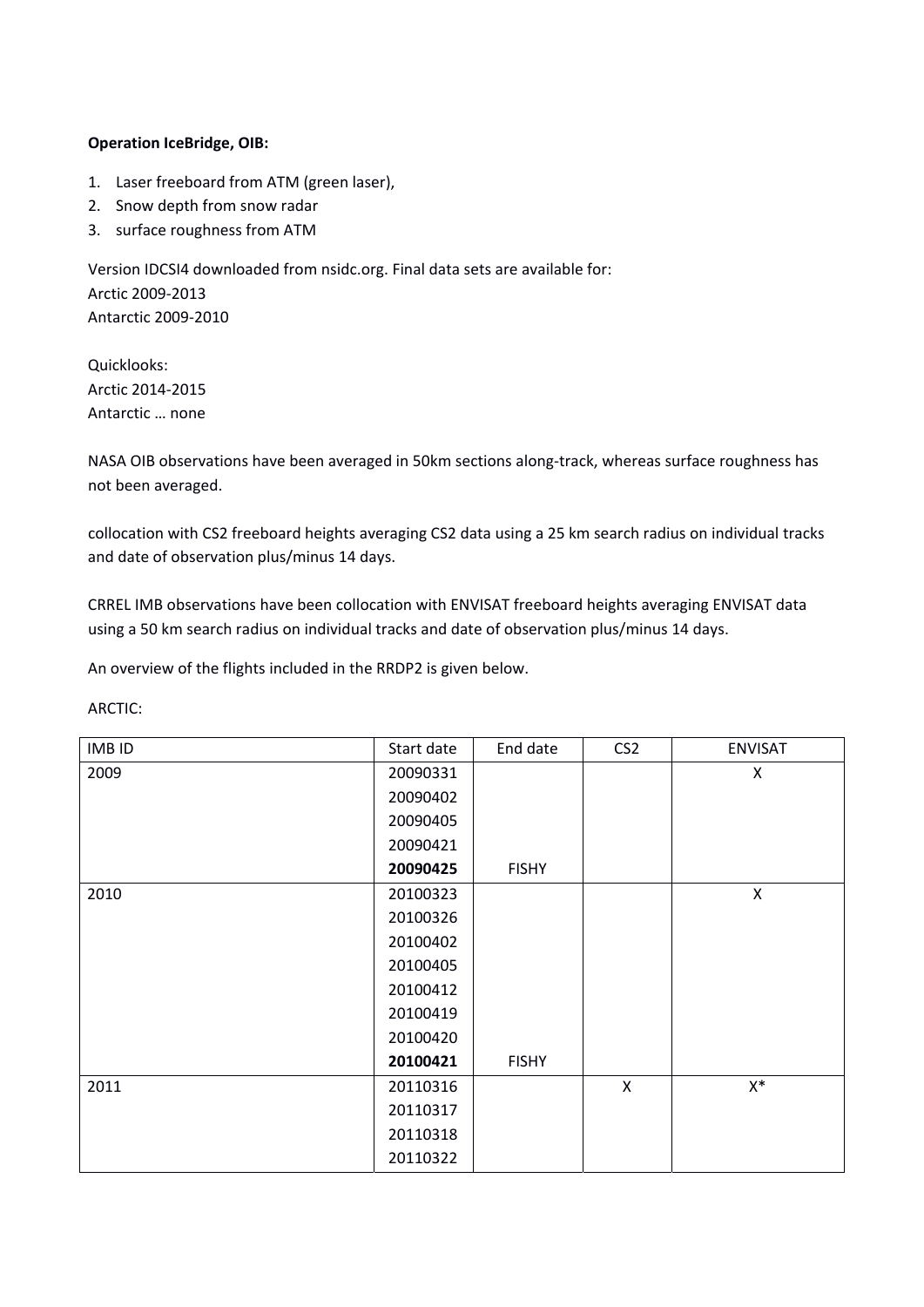|      | 20110323 |              |              |       |
|------|----------|--------------|--------------|-------|
|      | 20110325 |              |              |       |
|      | 20110326 |              |              |       |
|      | 20110328 |              |              |       |
|      | 20110415 |              |              |       |
| 2012 | 20120314 |              | $\mathsf{X}$ | $X^*$ |
|      | 20120315 |              |              |       |
|      | 20120316 |              |              |       |
|      | 20120317 |              |              |       |
|      | 20120319 |              |              |       |
|      | 20120321 |              |              |       |
|      | 20120322 |              |              |       |
|      | 20120323 | <b>FISHY</b> |              |       |
|      | 20120326 |              |              |       |
|      | 20120327 |              |              |       |
|      | 20120328 | <b>FISHY</b> |              |       |
|      | 20120329 |              |              |       |
|      | 20120402 |              |              |       |
|      | 20120410 |              |              |       |
| 2013 | 20130320 |              | $\mathsf X$  |       |
|      | 20130321 |              |              |       |
|      | 20130322 |              |              |       |
|      | 20130323 |              |              |       |
|      | 20130324 |              |              |       |
|      | 20130425 |              |              |       |
|      | 20130326 |              |              |       |
|      | 20130327 |              |              |       |
|      | 20130422 |              |              |       |
|      | 20130424 |              |              |       |

## \*Only data north of 81.5N

## ANTARTIC:

| <b>IMB ID</b> | Start date | CS2 ESA      | CS2 AWI | <b>ENVISAT</b> |
|---------------|------------|--------------|---------|----------------|
| 2009          | 20091021   |              |         | χ              |
|               | 20091024   |              |         |                |
|               | 20091030   |              |         |                |
| 2010          | 20101026   |              |         | Χ              |
|               | 20101028   |              |         |                |
|               | 20101030   | <b>FISHY</b> |         |                |